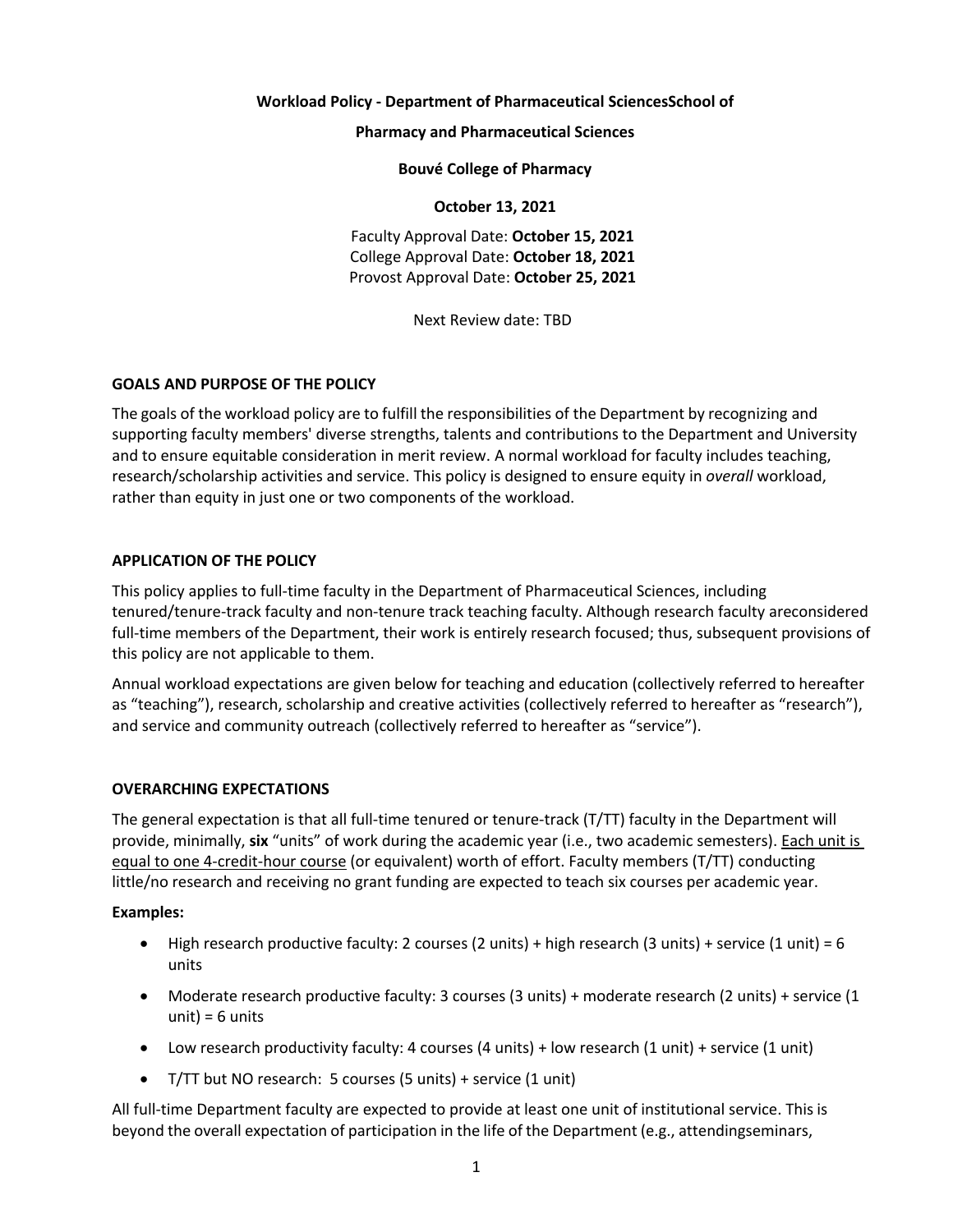colloquia and other events), and other normal activities expected of all faculty, as appropriate (e.g., faculty meetings, tenure and promotion committee meetings).

Full time non-tenure-track (NTT) faculty (with 52 weeks appointment) are expected to have minimally, **nine** "units" of work during the academic year (i.e., three academic semesters). Each unit is equal to one 4-credithour course (or equivalent) worth of effort. They are expected to teach seven 4-credit courses per academic year. Additionally, they may have up to 10% professional-development time or research component in their workload (corresponding to 1 unit) and are expected to provide about 15% time to service (corresponding to one unit of service). Deviations of this distribution will result in subsequent teaching workload reduction, but in general service and scholarship/professional development should not exceed ~30%, in order to support teaching needs of the Department, thus resulting in a 6 courses minimum teaching workload. Course buyout options for NTT faculty are the same as for T/TT faculty.

# **Examples:**

- Full time NTT faculty: 7 courses (7 units) + research/scholarship/professional development (1 unit) + service (1 unit) = 9 units
- Full time NTT faculty with increased service: 6 courses (6 units) + research/scholarship/professional development  $(1 \text{ unit}) +$  service  $(2 \text{ unit}) = 9 \text{ units}$

# **WORKLOAD EVALUATION COMMITTEE**

The Department shall form a Workload Evaluation Committee consisting of the Department Chair and at least three elected full-time faculty, including T/TT faculty and teaching faculty. The primary responsibility of the Workload Evaluation Committee isto review and comment on workload recommendations provided by the Chair and to review and revise workload policy periodically. The final authority for workload assignment will rest with the Department Chair.

## **WORKLOAD DISTRIBUTION DECISIONS**

The Department Chair, after consultation with each faculty member, will recommend workload distributions for the coming year. The Chair will then present the set of workload recommendations to the entire Workload Evaluation Committee for review and comments. The Committee may decide to review a particular workload assignment in further detail and offer suggestions to the Chair for modifications. After discussion with the Committee about the reviewed workload assignments, the Chair will finalize the individual workload assignments. Normally, a workload assignment shall be made with the consent of the faculty member. Annually, the Chair shall meetwith each faculty member after the merit evaluation process to discuss merit review results and discuss updates regarding workload assignments.

Workload adjustments are made at the end of the academic year, following merit reviews, to be implemented the following term. However, the subsequent year's merit assessment will follow theweighting of the components of the faculty member's workload, in effect, at the time of the merit review. The guidelines below describe the nominal expectations for assignment of a given ratingin research/scholarship, teaching and service. The extent to which a faculty member meets, exceeds, or does not meet these expectations will be assessed at merit review time.

**1. Establishing the Research/Scholarship Workload Rating.** There is a two-step process for establishing the research/scholarship workload rating: First, the Chair and the Workload Evaluation Committee will use workload data submitted for (and excerpted from) the current year's merit report, along with such data from the two previous years. For the purpose of determining workload, each faculty member's research productivity will be assessed based on the number of peer-reviewed publications in a given calendar year and the level of active external funding (Table 1). In most cases, this will constitute the final research rating for the review year. Second, recognizing that differences in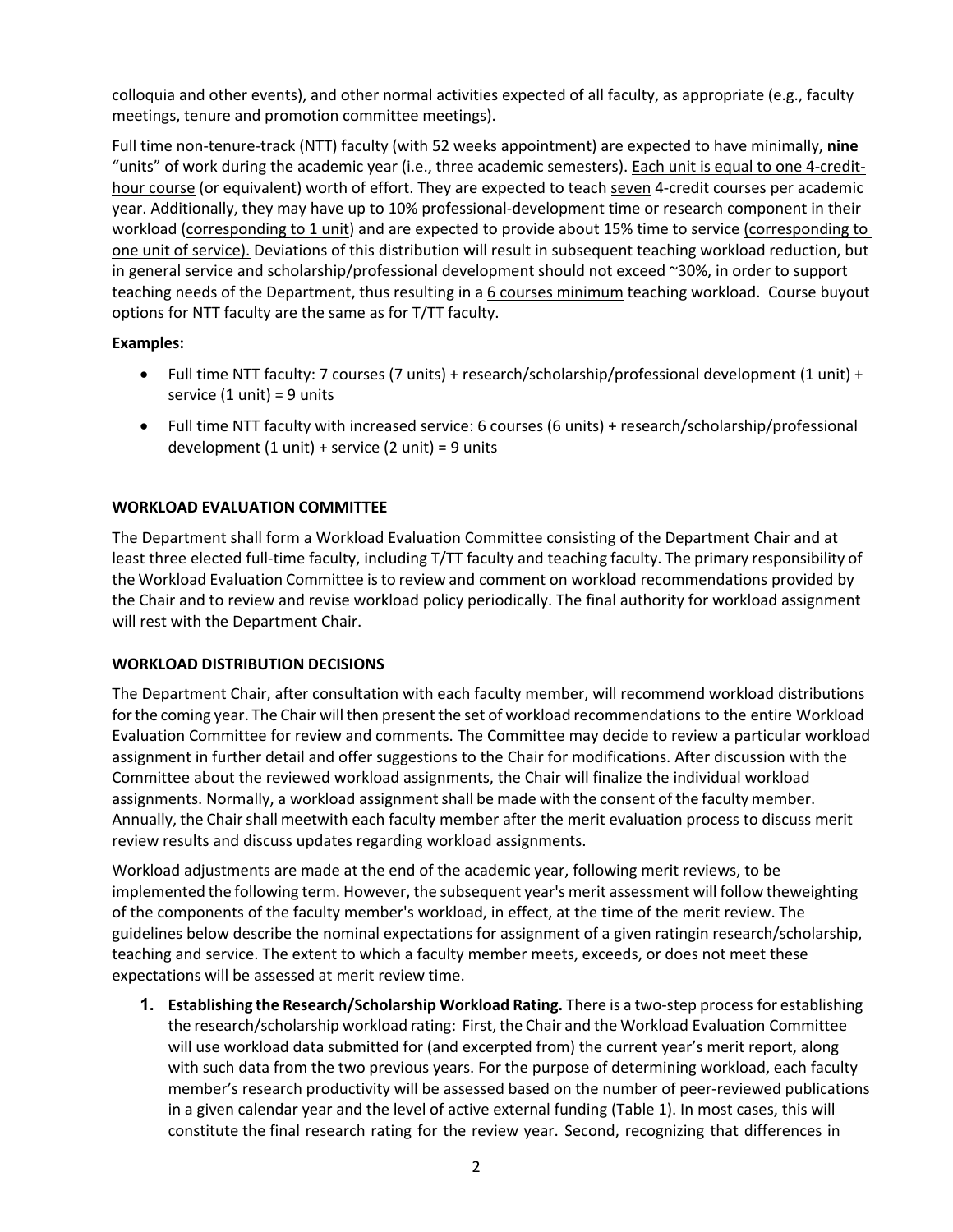productivity metrics (i.e., number of publications, levels of grant funding) may exist between subdisciplines in the department, the Chair and the Workload Evaluation Committee will use their discretion in determining if a criterion is met for research ratings in the evaluation year.

| <b>Rating</b>                                   | Accepted<br>Peer-<br><b>Reviewed</b><br><b>Publications</b> |     | <b>Share of Active or</b><br><b>Awarded External</b><br><b>Funding (Direct</b><br><b>Costs Only)</b> | Number of<br><b>Courses (4SH</b><br>each) |
|-------------------------------------------------|-------------------------------------------------------------|-----|------------------------------------------------------------------------------------------------------|-------------------------------------------|
| High                                            | > 7                                                         | or  | \$200K or greater per year                                                                           | $\mathcal{P}$                             |
| <b>Moderate</b>                                 | $3 \leq X \leq 7$                                           | or  | Between \$100-\$199K per<br>year                                                                     | 3                                         |
| Low                                             | $\leq$ 3                                                    | and | Less than \$100K per year                                                                            | 4                                         |
| Research<br>inactive                            | <b>NA</b>                                                   |     | <b>NA</b>                                                                                            | 5                                         |
| Tenure-track<br>(first 4 years)                 |                                                             |     |                                                                                                      | $\mathfrak{p}$                            |
| <b>NTT Faculty</b><br>(52-weeks<br>appointment) | <b>NA</b>                                                   |     | <b>NA</b>                                                                                            | 7                                         |

# *Funding-related Criteria for Tabulated Ratings (above)*

**High**: holds one major outside research award (e.g., NSF, NIH, U.S. Army/Department of Defense, HHMI Investigator Award, corporate-sponsored research award, major foundation award, etc.) as Principal Investigator plus at least one additional major outside award as either Principal or Co-Principal Investigator

**Moderate**: holds one major outside research award (e.g., NSF, NIH, U.S. Army/Department of Defense, HHMI Investigator Award, corporate-sponsored research award, major foundation award, etc.) as Principal or Co-Principal Investigator with no additional major outside awards as either Principal or Co-Principal Investigator

**Low**: Does not hold any major external grants as a Principal Investigator (PI) or Co-PI.

**2. Establishing the Service Rating.** Assessment of the institutional service rating will consider principally the amount of service provided to the Department and School and other service provided within the College and University (e.g., committee work, undergraduate advising, portfolio advising, and department leadership roles), but will alsoconsider service to the discipline outside of the university (e.g., service on study sections, journal editorial boards).

Significant Department leadership roles (e.g., associate chair, directors of graduate or undergraduate programs) and College or University leadership and governance roles (e.g., service on the Faculty Senate) shall warrant assignment of additional units of service. Unlike the research rating, which considers a three-year period of research reviews, the service rating may be adjusted annually based on current and expected service levels. All full-time faculty areexpected to contribute substantively at least one unit of service each academic year.

**3. Distribution of Teaching Workload Units.** A single unit of teaching is defined as four credit hours of work or equivalent. This could consist of a three-credit course plus substantive contributions to the teaching laboratory program and research mentorship of undergraduate and graduate students. Assessments of equivalence will be made by the Workload Evaluation Committee and ultimately determined by the Department Chair using Teaching Workload Points Rubric available in Appendix A.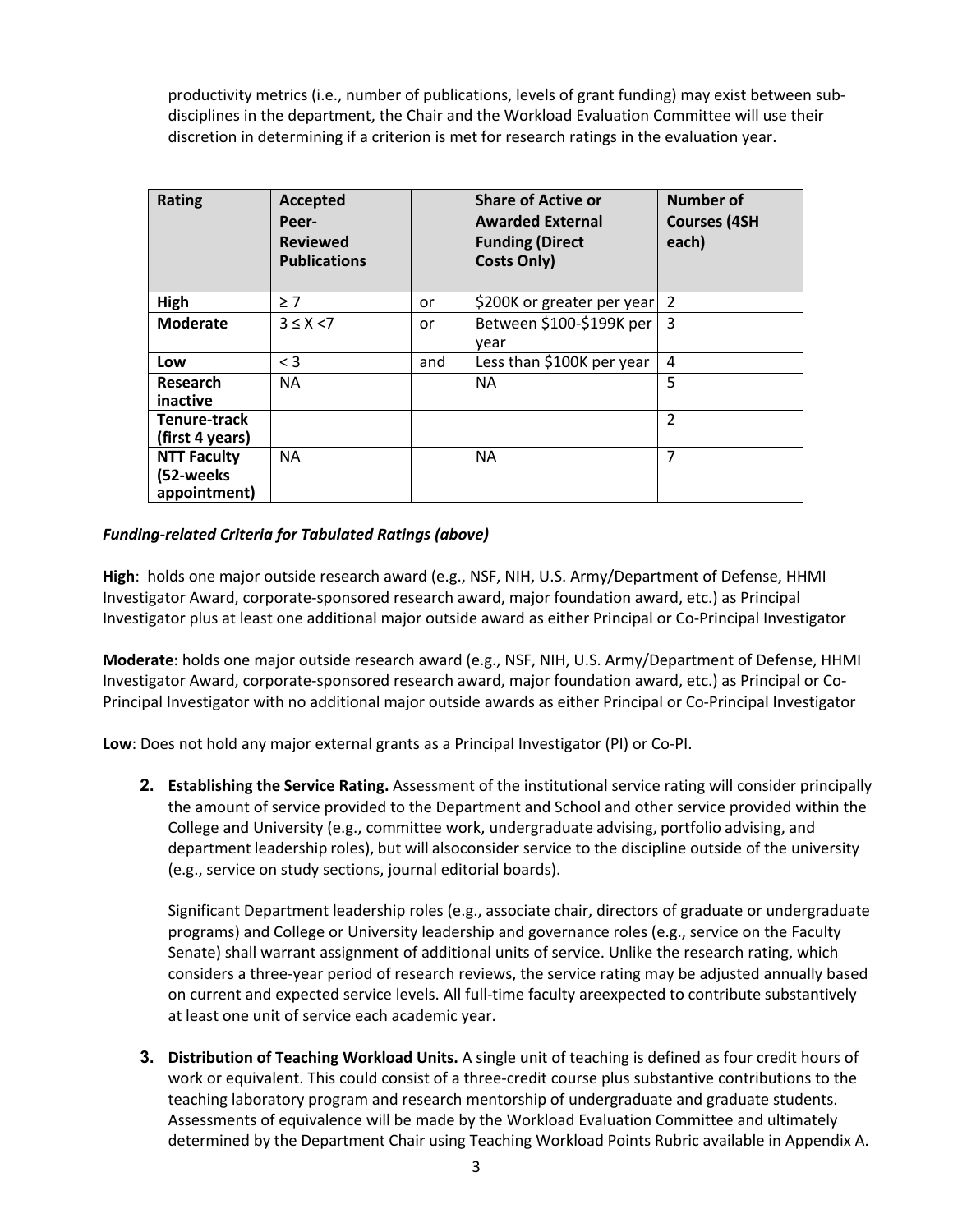## **WORKLOAD APPEAL**

A faculty member wishing to appeal a workload assignment must file a written statement with the Chair within two weeks of the original notification of the workload assignment. The Chair and the School Dean will consider the appeal on its merits and make the final determination as to whethera modified workload assignment is warranted. The Chair and Dean must respond within two weeks following receipt of the appeal. When the matter is not resolved at the School level, further appeals will be directed to the Dean of Bouvé College of Health Sciences for review.

## **SPECIAL CASE MODIFICATIONS OF WORKLOAD:**

- 1. **Workload for new tenure-track faculty.** Newly hired tenure-track assistant professors will be assigned a "high research" rating for their first five years, with the commensurate teaching assignment. In the interest of helping with the acclimation of newly hired tenure track faculty, teaching workload in the first three years will be reduced to 2 courses a year [assignment to be determined bythe two department chairs in the case of jointly-appointed faculty]
- 2. **Course buy-out.** All faculty members, including those on non-tenure track, may reduce their teaching loads, so as to devote more time to research, if they have external grant funding to support a portion of their academic-year base salary. Regardless of the amount of funding secured, faculty cannot buy out of more than three courses per academic year. All faculty must teach a minimumof one course per academic year. Buy-out of service obligations is not allowed. Course buy-out rates are set by the Bouve Office of the Dean.
- 3. **Approved leaves.** Workload expectations for faculty who take family, medical or sabbatical leaves from the University will be adjusted by the Chair based on time away and in accordance with prevailing University policies.
- 4. **Other considerations.** In assigning and evaluating faculty workload, consideration will be given to efforts in developing new courses and to large class sizes. A standard course in this workload policy refers to a four-semester hour (4 SH) course with 100% teaching and coordination. For team-taught courses or courses with credits greater or less than 4SH,faculty willreceive workload credit proportionate to her/his teaching efforts in the given course(s). Please refer to the Appendix A: Teaching Workload Points Rubric.

# **POSTING OF WORKLOADS AND WORKLOAD POLICY**

In the interest of transparency, the workload policy and the workload of each faculty member willbe posted on the Departmental SharePoint in terms of research/teaching/service distribution.

## **REVIEW OF THE WORKLOAD POLICY**

This policy will be reviewed one year after implementation. Thereafter, the policy will be reviewed at least every three years by the Department as a whole, with specific feedback and suggestions offered by the Workload Evaluation Committee. Additionally, the Workload Evaluation Committee may provide feedback to the Chair and the School of Pharmacy and Pharmaceutical Science's Executive Committee for consideration at any time. The Executive Committee will review the recommendation to determine if modification of the policy is warranted based on departmental needs or practices, after which the recommendations will be advanced to the Office of the BCHS Dean. The Workload Evaluation Committee and Department Chair will also have shared responsibility of ensuring that the policy is being followed by the Department.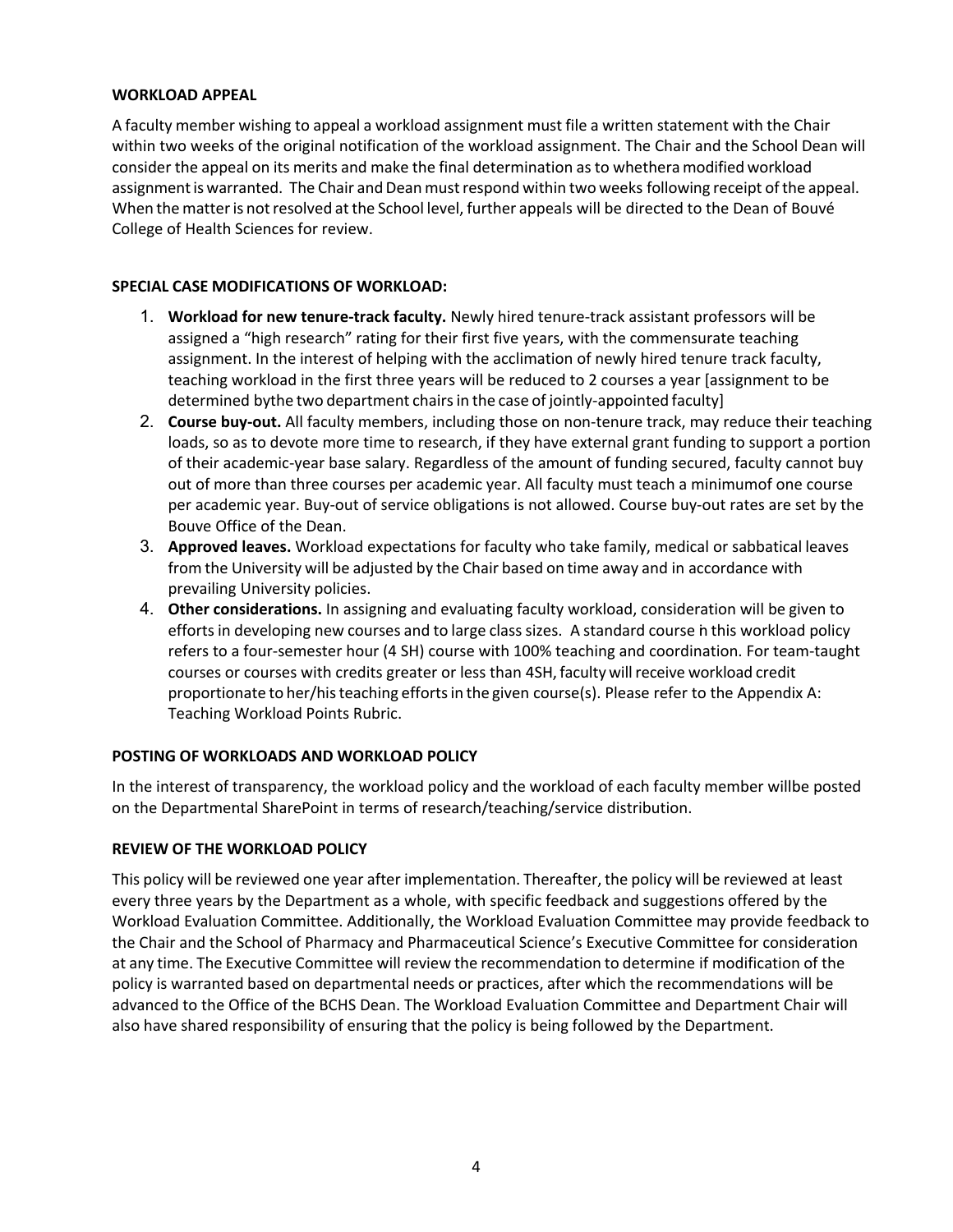#### **JOINT APPOINTEES**

- 1. **Workload.** The workload of a jointly appointed (i.e., interdisciplinary) faculty member will be commensurate with the faculty member's appointment percentage in the Department. For example, a faculty member whose appointment is 50% in the Department of Pharmaceutical Sciences will be responsible for a total of three workload units as a member of the Department, and the remaining workload units of work will be assignedby the department(s) holding the other portion(s) of the appointment. For example, a faculty member with a "high research" designation will have 1.5 units of research, oneunit of teaching, and 0.5 units of service centered in the Department of Pharmaceutical Sciences.
- 2. **Merit review.** The Department will perform the merit review of jointly-appointed faculty as performed with all others. If the joint appointee's primary appointment/tenure homeresides in the Department, then the Department merit score will be directive of the faculty member's merit raise, adjusted according to the merit score provided by the joint department. If the joint appointee's primary department/tenure home is outside ofthe Department of Pharmaceutical Sciences, the merit score will be provided to the chair of the joint department for consideration of merit according to that department'spolicies.
- 3. **Coordination with joint department**. The Chair of the department will be the conduit/liaison through which workload and merit review discussions are held betweendepartments.

## **Checklist**

For Unit Workload Policy Documents Each unit's Chairperson or Dean should initial each point on the checklist. By doing so, he or she attests that the full-time faculty workload policy documentsatisfies each of these requirements.

- $\vee$  Document consistent with published College and University policies.
- $\triangledown$  Document clearly reflects the goals/aspirations of the unit as these relate to workload.
- $\vee$  Document clearly defines the types of activities that constitute each of teaching, research/scholarship/creative activities and service for the unit.
- $\vee$  Document describes the different types of full-time positions in the unit.
- $\triangledown$  Document clearly defines the teaching, research and service expectations for the differenttypes of appointments.
- $\triangledown$  Document describes all unit policies related to workload for full time faculty.
- $\vee$  Document describes in which workloads may be modified.
- $\vee$  Document states how frequently the workload policy document will be reviewed.
- Document indicates where and how the unit's current workload policy document can befound.
- Document indicates where and how the workload assignments for each full time facultymember can be found.
- Document describes the process for faculty to address any concerns with their workload in the unit.
- $\triangledown$  Document indicates date of approval, any subsequent modifications by the unit, andanticipated date of next review.
- Document indicates when it was sent to the Provost's Office to be included in the masterlist of policies for all units.

#### **If the unit has one or more faculty with joint appointments in other units:**

Document defines how the workload policy changes for faculty members with an appointment of less than 100% in the unit, including impact of tenure home.